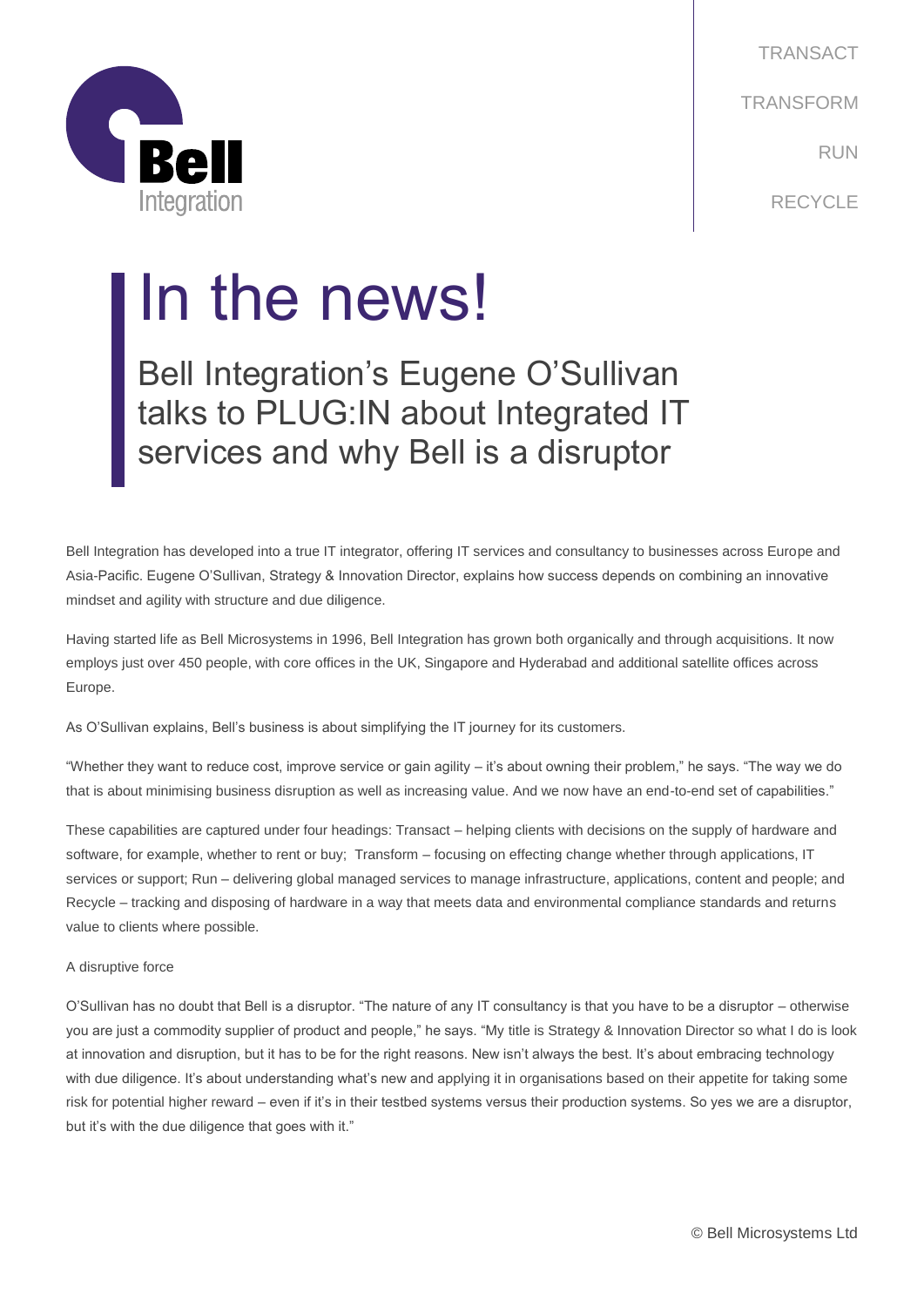Bell is nevertheless future-proofing its business by constantly monitoring developments in customer need and IT – by having "dedicated roles that focus on what we are doing and what we are going to do next," O'Sullivan says.

"Two of us effectively fulfil the function of Chief Technology Officer. My colleague Dave Leyland, Director of Solutions, looks at the customer need and sales enablement. I am dedicated to the technology behind that. So we have these dedicated roles that only look at what the future is bringing."

In addition, Bell is future-proofing itself by taking a vendor-neutral approach and working with lots of vendors. "Future-proofing is about not getting locked into long-term relationships just for the sake of it," O'Sullivan says. "When you look at our partner network, some of the obvious players are not there, and some players that are there are certainly new and exciting."

#### Applying digital technology

The way that Bell applies digital technology is more about its approach to customer delivery than the specific IT products or tools it employs. "We have a structured approach for customer delivery," O'Sullivan explains. "We also adopt what Gartner calls the 'bimodal' approach. On one hand you have a structured, given, safe, secure [approach to project delivery] – and that's essential for the core project work. But we partner that with a more agile approach for some of our new initiatives and our own product development." For example, Bell's end-to-end workload migration platform vClarus ensures that any migration is managed in a cost-effective, robust way that reduces risk and business disruption. But as O'Sullivan says: "The journey can be quite agile – try this, try that, don't get caught into some of the more traditional ways of software requirement definition."

The biggest challenge in growing the business also relates to how Bell services its clients. O'Sullivan refers to what Gartner calls the Trough of Disillusionment. "This is the gap between the early adoption of a new piece of technology and its mainstream adoption," he says. "It's easy for organisations to see something new that has resonance within the marketplace; they jump behind it, get people trained in it, and all of a sudden it goes flat for a period of time. You need to be ready for the fact that something won't go straight from proof of concept to mainstream adoption. You need to be aware of that trough."

#### Goals and predictions

Bell's key business goal is to continue growing as a systems integrator. "From a technology point of view, it's to understand the customer need, the benefit for them and what good looks like for them," O'Sullivan says. "We can understand what the [IT] industry is doing, what's best practice and what technology is working. We can also learn from what went wrong – we have seen systems implemented that were going well but, at a point, didn't scale. We can apply that knowledge and understanding. Crucially, as an integrator rather than a mainstream vendor, we can put in what is genuinely right for a customer across all the choices. Our medium to long-term goal is to be the problem owner for our customers."

As for what the IT services and consultancy sector will look like in the short to medium term, O'Sullivan expects the biggest change to be around cloud adoption for production systems. Most organisations would struggle to say how many of their production systems are in a genuine cloud environment, but O'Sullivan thinks it's probably around 20%-25% overall. "I think that's going to change," he says, identifying two reasons. Firstly, the technology is getting better. Although public cloud has been around for a while, provided by the likes of Microsoft, Google and Amazon, private cloud is also now moving into the mainstream adoption phase – as demonstrated, for example, by Microsoft's Azure Stack.

"It's a mimic of Microsoft Azure, but running in any data centre you want it to," O'Sullivan says. With new players such as Nutanix also coming to the fore, there are now genuine, enterprise-worthy private cloud environments for organisations to use. "That will ease some of the barriers that have stopped some of the production cloud rollout," O'Sullivan says. The second reason that more production systems will become cloud hosted comes down to "acceptance", he says.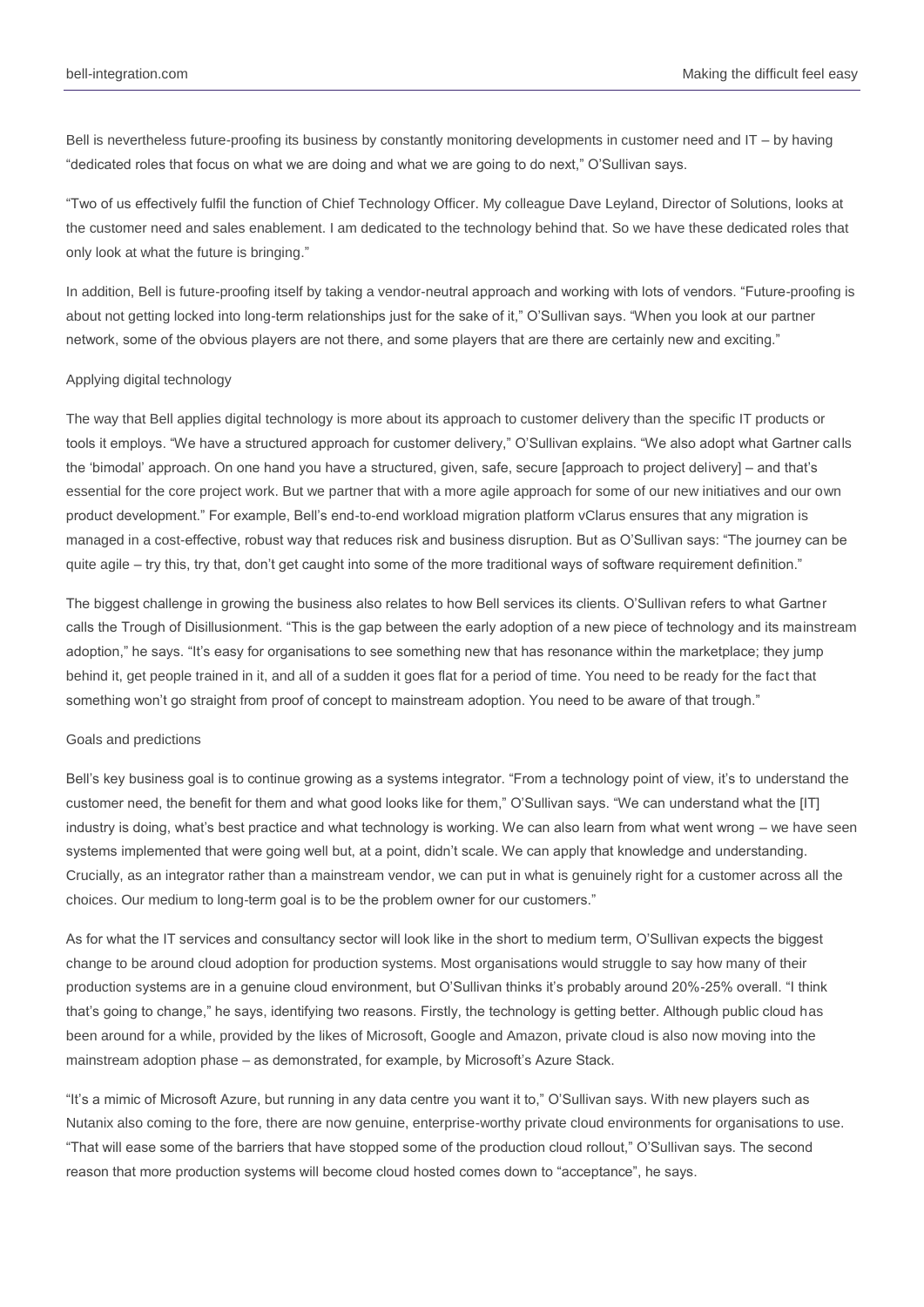Organisations, including the government, are more accepting of the concept that systems and data can be safely and successfully hosted in the cloud.

O'Sullivan also anticipates change in the IT services and consultancy sector in terms of a greater focus on a "holistic approach to IT transformation". As he explains, any IT transformation requires consideration of three things: the target platform, the migration or journey to get there, and how that new platform will be run. "Most organisations that provide services in any of those areas do it in isolation," O'Sullivan says. For example, an organisation might focus on where a client could be hosted and the technology needed, but leave the client to handle the migration and ongoing service management. "I think more organisations will realise you need to take a holistic approach," O'Sullivan says. As a true integrator, this is what Bell can do already.

Finally, O'Sullivan also thinks that over the next five to six years we may see fewer IT systems suppliers and greater standardisation. "A few decades ago there were two or three main suppliers, and now there are hundreds," he says. "That's down to Silicon Valley. It's not a bad thing because competition drives down cost and gives choice – but it isn't sustainable. There's so much choice now. We need a level of standardisation. So I think we will reach a happy medium of not having a stranglehold of suppliers, but equally not having so much choice that it's too easy to get things wrong."

O'Sullivan also expects other sectors to embrace change in the form of disruptive tech. "For example, banking and finance I believe will embrace blockchain," he says. "It's a technology that's going to be a big influencer. Blockchain is a ledger system. It's journaling that's completely unmodifiable. The history of a transaction is undeniable. And that's what finance is all about." Blockchain will be important for any organisations that need traceability and auditability of transactions.

### Becoming more digital

The biggest barriers to digitalisation are "fear of change and of business disruption," O'Sullivan says. Therefore, UK businesses that want to become more digital need to be willing to embrace change and not let false fears deter action. O'Sullivan uses cloud computing as an example. Concerns about security – and specifically confidentiality – have acted as a "blocker" to cloud take-up, he says.

"But security actually involves three things: confidentiality, availability – always having access to something, and integrity – so it remains accurate Cloud computing is incredibly good at availability and integrity. Because of the benefits of scale, [cloud providers] can invest in a lot of technology that makes it available and maintains integrity. But from a confidentiality perspective – in terms of cyber security – it's fundamentally safer to put something in the cloud [than retain it in-house] because of all the security layers wrapped around it. Organisations applying their own cyber security protection either can't afford to go to town on it, or it's not their expertise."

Given that too great a focus on negative aspects – such as disruption – can impede the embracing of technology, O'Sullivan would like the government to emphasise the positive wherever possible. "If you want people to adopt a new process, you can do it in two ways," he says. "You can make it mandatory with consequences for not doing it – which needs policing and takes a while to get acceptance; or you can let people see the value they will get from it – and that's what achieves mainstream adoption."

We asked: Away from Bell, what disruptive tech has most impressed you…

"It's the smart home," says O'Sullivan. "In my house I have Amazon Alexa and the Echo Dot, Sonos as a sound system and Hive for my central heating. I buy off Amazon and stream music with Spotify. But what's impressed me is not just the way the